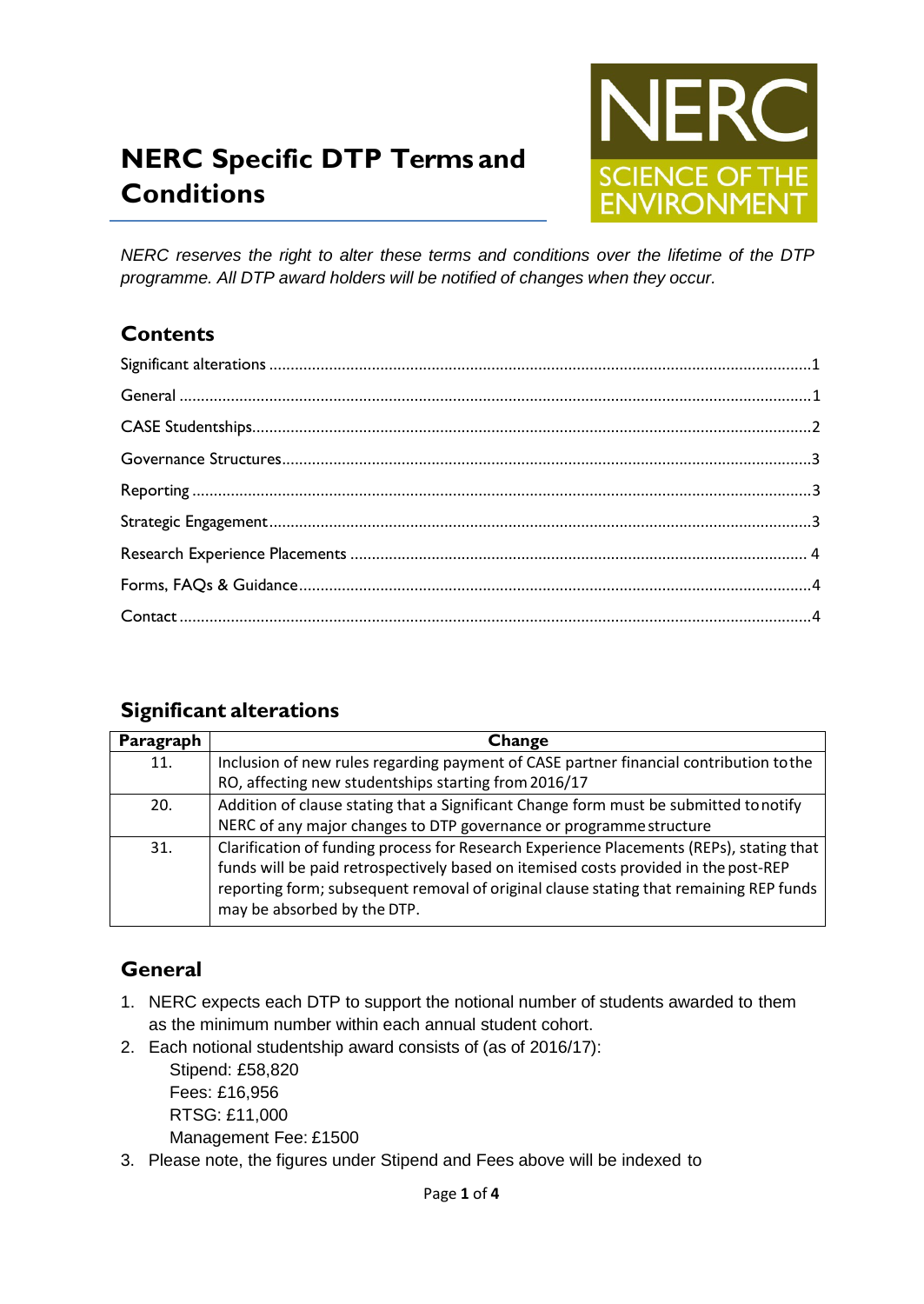accommodate rises in the RCUK indicative stipend and fees levels over the lifetime of the studentship.

- 4. The Administrative Lead Partner must confirm acceptance and this notification will be taken as acceptance of the grant under the Terms and Condition of Research Council Training Grants document and associated guidance as well as the conditions contained within the document.
- 5. NERC expects the DTP partners involved in each DTP to come to an agreement about the transferring of funding. The DTG will not be amended to accommodate these arrangements. The Administrative Lead Partner is responsible for ensuring the agreed funds are transferred to DTP partners. NERC expects all institutions and individuals involved in the delivery of a studentship to place paramount importance on the interests of the students when making decisions about the transfer of funding.
- 6. DTPs will have flexibility in how they use the funding provided to them via their training grants as long as the minimum number of notional students is supported and the harmonised Training Grant Terms and Conditions are met.
- 7. Costs associated with the administration of training and delivery of a NERC DTP may be taken from the DTP Training Grant (**TGC5**)
- 8. The Research Training Support Grant (RTSG) is a contribution towards costs incurred training research students e.g. consumables, equipment, travel, etc. The RTSG is not intended to relieve a Research Organisation of any part of it normal expenditure.
- 9. Although the RTSG component of each training grant is calculated on the basis of an amount per notional studentship awarded, there is flexibility regarding the amount of RTSG funding any one student can receive. DTPs are able to allocate funding at their discretion across the studentships they are offering taking into account the different funding requirements between projects but must ensure that all students are supported adequately. Research Organisations must ensure that adequate facilities and resources are made available and students must not be expected to cover costs associated with the provision of their research training.

## <span id="page-1-0"></span>**CASE Studentships**

- 10. Each DTP must ensure that, over the lifetime of the DTP, 30% of the total notional studentships awarded to the DTP are CASE (collaborative studentships).
- 11. The CASE partner(s) must supplement the studentship by a minimum of £1000 p.a. for a minimum of three years. For new studentships starting from 2016/17, this payment should be made to the lead Research Organisation to supplement the RTSG and not paid directly to the student.
- 12. The CASE partner(s) must host the student for between three and eighteen months during their PhD, during which time they will undertake work outside the academic environment. This placement need not occur in one single period.
- 13. CASE partners are expected to meet the extra expenses incurred by the student when visiting and working within their establishment.
- 14. CASE partners are expected to contribute in cash or in kind towards necessary materials and/or facilities not possessed by the Research Organisation concerned that are required by the student to undertake research integral to their CASE studentship.
- 15. NERC training grant funding cannot be used to meet the CASE partner financial contributions.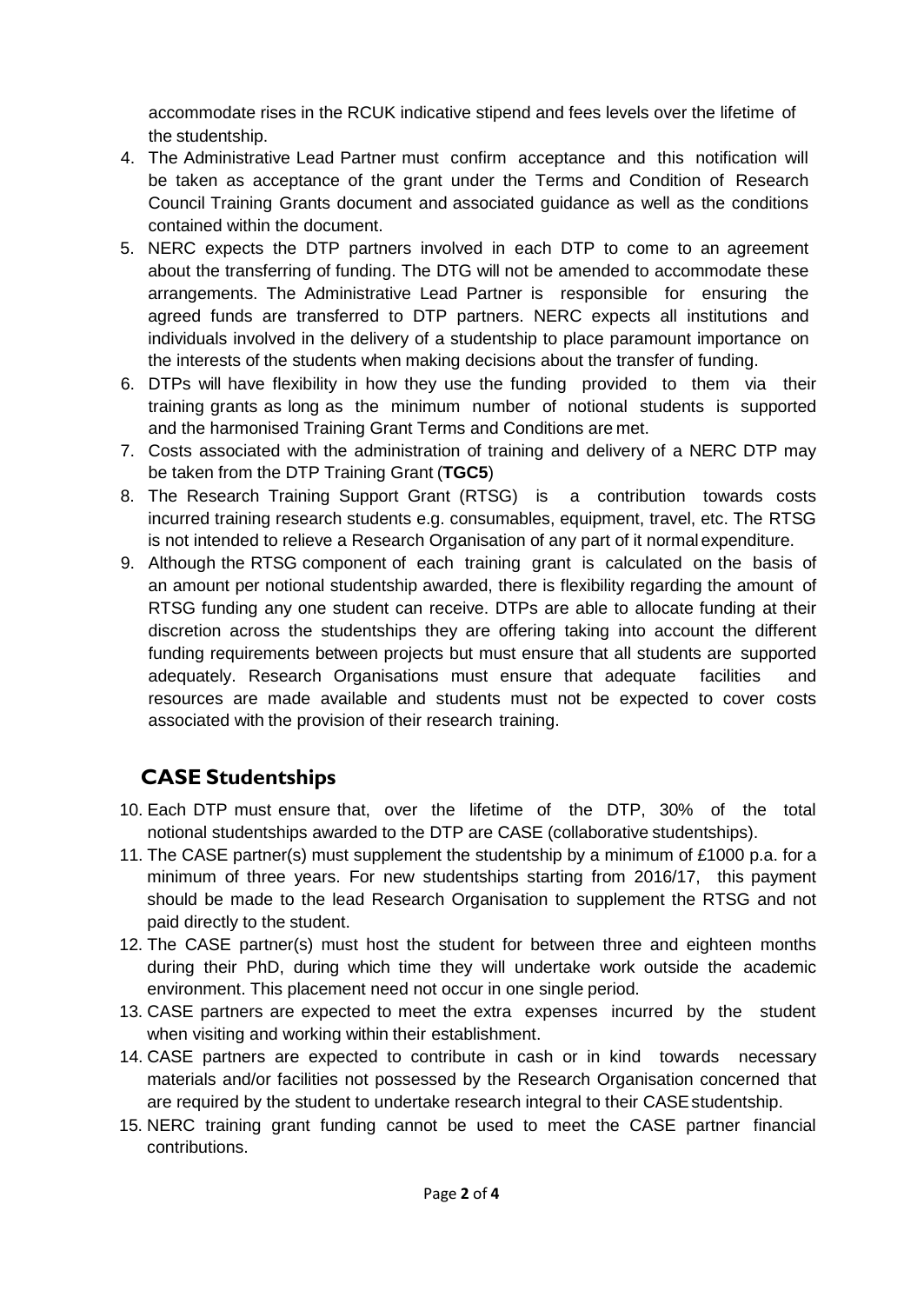#### **Governance Structures**

- <span id="page-2-0"></span>16. Every DTP must have one organisation acting as the Administrative Lead Partner. This is the organisation that will receive the Doctoral Training Grant (DTG) funding from NERC, and will be the main point of contact between NERC and the DTP. The position of Administrative Lead Partner does not confer upon itself the position of the dominant partner that will host the majority of studentships.
- 17. NERC should be notified in advance of significant management board meetings and NERC reserves the right to attend these meetings as part of its on-going monitoring and strategic engagement activities.
- 18. Students can start at the DTP at any point in the academic year as long as it is not to the detriment of their training experience at both an individual and cohort level.

## **Reporting**

- <span id="page-2-1"></span>19. The responsibility for completing the Research Councils' requirements for reporting on students through the Je-S Studentship Details Portal (Je-S SDP) lies with the institution hosting the studentship and not the DTP Administrative Lead Partner.
- 20. NERC should be notified of any major changes to DTP governance or programme structure by submission of a Significant Change Form electronically to [researchcareers@nerc.ac.uk.](mailto:researchcareers@nerc.ac.uk) This form will be reviewed by at least two members of NERC's Training Advisory Board before a change is approved by NERC.
- 21. The Administrative Lead Partner of the DTP must submit an annual report to NERC on behalf of the partnership. The annual report will not replace the Research Councils' requirement for reporting through the Je-S SDP nor the need to complete the annual Je-S Submission Survey.
- 22. This annual report will take the form of a pro forma which must be submitted in late August each year, with the first required 31 August 2015. Information on the exact deadline date for submission will be circulated by NERC in good time ahead of this date for the years after 2015. These reports must be submitted electronically to [researchcareers@nerc.ac.uk a](mailto:researchcareers@nerc.ac.uk)nd NOT through Je-S or the RCUK SBS Ltd.
- 23. DTPs will be required to host formal and informal visits from NERC. Partnerships will be provided with information ahead of these visits in a timely manner by NERC.
- 24. NERC will undertake a mid-term evaluation of the DTPs in 2016/17. DTPs are required to comply with this evaluation and provide information as requested by NERC. Further information regarding the content and format of this evaluation will be circulated in good time by NERC ahead of this process.
- 25. NERC fully reserves the right to discuss, adjust or terminate DTP awards based on the information provided as part of the reporting process. Prior to any decision of this nature being taken, NERC will discuss all possible outcomes with representatives from theDTP.

## <span id="page-2-2"></span>**Strategic Engagement**

- 26. As part of its strategic engagement and networking activities, NERC may contact DTP students to inform them of opportunities and activities that may be of interest tothem.
- 27. All personal data held by NERC is stored and processed in accordance with the Data Protection Act 1998.